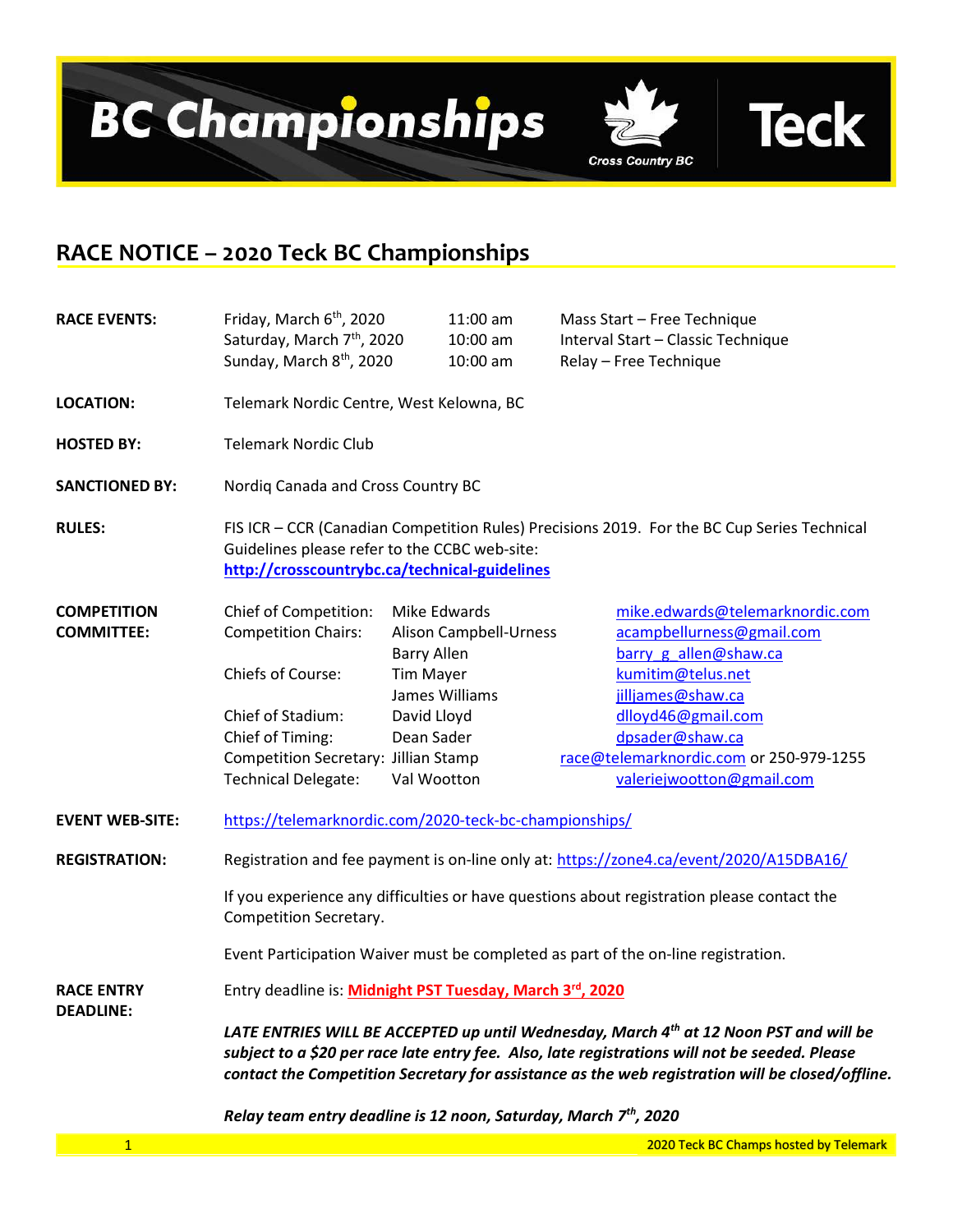| <b>LICENCES:</b>    | All competitors skiing in U14 to Senior categories must have a current race licence. The<br>following licences are acceptable:                                                                                                                                                                                                                                                                                                                                 |                                                                                            |  |  |  |  |  |  |
|---------------------|----------------------------------------------------------------------------------------------------------------------------------------------------------------------------------------------------------------------------------------------------------------------------------------------------------------------------------------------------------------------------------------------------------------------------------------------------------------|--------------------------------------------------------------------------------------------|--|--|--|--|--|--|
|                     | Nordiq Canada Licence<br>$\bullet$<br><b>FIS Licence</b><br>$\bullet$                                                                                                                                                                                                                                                                                                                                                                                          | <b>Other National Ski Licence</b><br>$\bullet$<br><b>CCC Supporting Day Member Licence</b> |  |  |  |  |  |  |
|                     | Competitors in Masters age categories and U12 and younger categories do not need a licence<br>to compete but must be members in good standing of a Nordiq Canada affiliated club.                                                                                                                                                                                                                                                                              |                                                                                            |  |  |  |  |  |  |
|                     | The relay is not a nationally sanctioned event and no licence is required for any racer.                                                                                                                                                                                                                                                                                                                                                                       |                                                                                            |  |  |  |  |  |  |
| <b>SEEDING:</b>     | Seeding will be used for all age categories with the exception of Masters and U12 and younger<br>categories where order of start will be determined by a random draw. If two or more age<br>categories of the same gender are skiing a common distance (for example, U18 boys and U20<br>Men) they will be seeded together using the current Canada Points List. These categories will<br>be combined for the start list but separated for results and awards. |                                                                                            |  |  |  |  |  |  |
| <b>REFUNDS:</b>     | Refunds will only be issued for those competitors who withdraw from the event prior to the race<br>entry deadline of March 2 <sup>nd</sup> at midnight.                                                                                                                                                                                                                                                                                                        |                                                                                            |  |  |  |  |  |  |
| <b>COURSE MAPS:</b> | Course maps are available on the event web-site:                                                                                                                                                                                                                                                                                                                                                                                                               |                                                                                            |  |  |  |  |  |  |
|                     | https://telemarknordic.com/2020-teck-bc-championships/                                                                                                                                                                                                                                                                                                                                                                                                         |                                                                                            |  |  |  |  |  |  |
| <b>RELAY:</b>       | Each relay team is comprised of 3 skiers. There are 9 relay categories:<br>U10 Boys (Age 9 & under)<br>U10 Girls (Age 9 & under)<br>U14 Boys (Age 10 to 13)<br>U14 Girls (Age 10 to 13)<br>U20 Men (Ages 14 to 19)<br>U20 Women (Ages 14 to 19)<br>Open Men: Senior & Masters Men<br>Open Women: Senior & Masters Women<br>ParaNordic (Sit & Standing, Male and Female)                                                                                        |                                                                                            |  |  |  |  |  |  |
|                     | <b>Relay Rules:</b>                                                                                                                                                                                                                                                                                                                                                                                                                                            |                                                                                            |  |  |  |  |  |  |
|                     | Younger skiers may ski on older age category relay team, however, the reverse is not<br>permitted.<br>A maximum of one female skier may compete on a male relay team.<br>An 'Official' relay team will have 3 team members from the same club. Club<br>Championship trophy points will not be awarded to unofficial teams.                                                                                                                                     |                                                                                            |  |  |  |  |  |  |
|                     | Relay registration for pre-registered athletes will be open on Sunday, March 1 <sup>st</sup> until 12 noon<br>Saturday, March 7 <sup>th</sup> .<br>The link to the no-fee, on-line relay registration will be e-mailed to all registered coaches and<br>posted to https://zone4.ca/event/2020/A15DBA16/                                                                                                                                                        |                                                                                            |  |  |  |  |  |  |
| <b>START LISTS:</b> | Start lists for each day of racing will be posted at the Telemark Chalet and available on-line at<br>https://zone4.ca/event/2020/A15DBA16/                                                                                                                                                                                                                                                                                                                     |                                                                                            |  |  |  |  |  |  |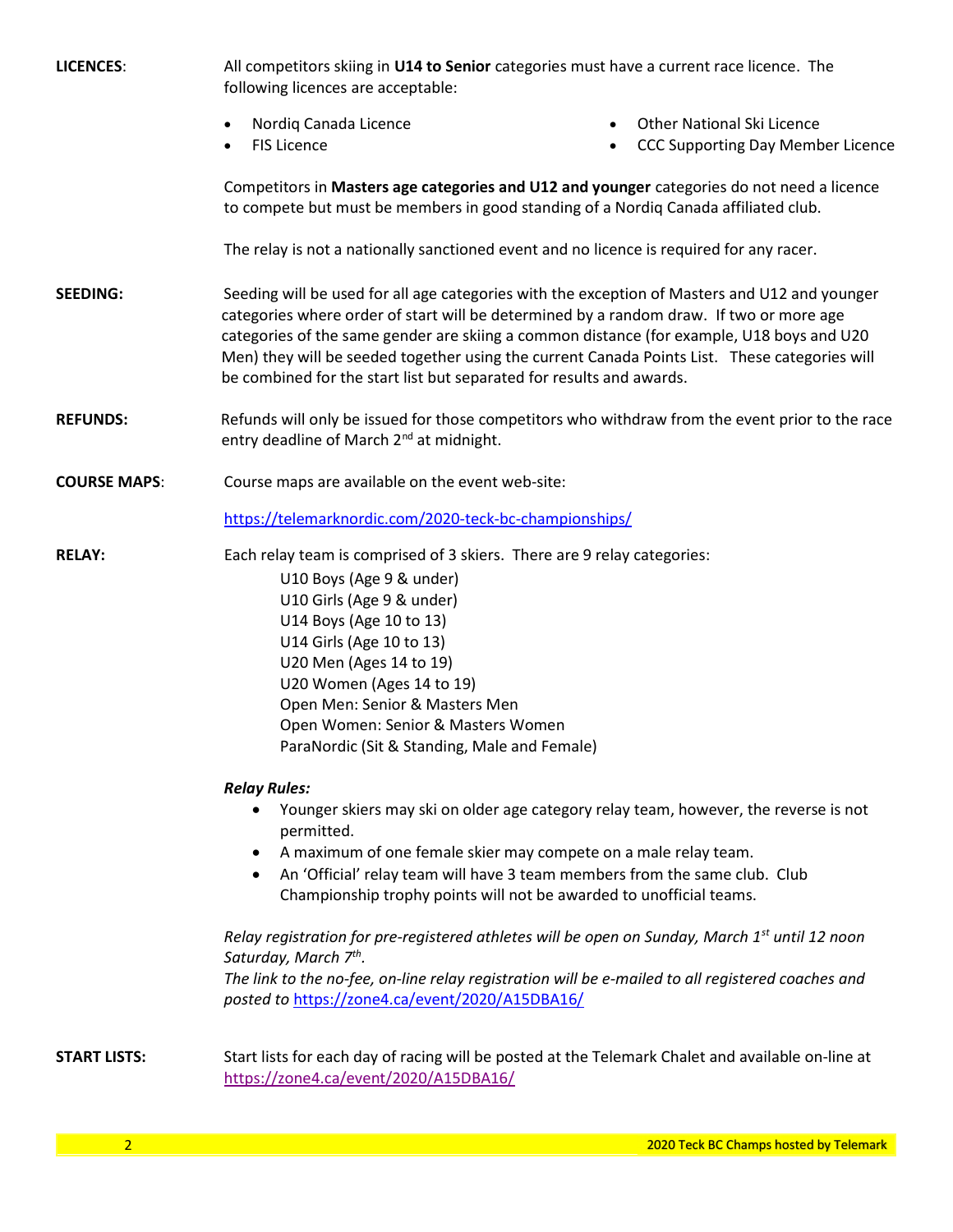RACE OFFICE: The event race office will be in a trailer adjacent to the Telemark lodge. Hours are as follows:

- Thursday 1-4 pm
- Friday 8 am 4 pm
- $\bullet$  Saturday 8 am  $-$  4 pm
- $\bullet$  Sunday 8 am 1 pm

## BIB PICK-UP: Bibs for each day of racing will be distributed from the Race Office upon opening of race office.

AWARDS: Teck, a diversified resource company based in BC, is the title sponsor of the BC Cup series. Teck provides the awards for ages 15 and under. All U8 (7 & under) will receive a special Teck participant ribbon. Awards for ages 16 and over will be provided by Telemark. Each day's awards ceremony will occur directly after each day of racing at the race site, with the exception of Saturday's awards which will occur at the awards ceremony.

> Teck BC Cup Series aggregate awards will be presented at the evening awards ceremony. Please see the Technical package for more information on the aggregate awards.

- CLUB TROPHY: The BC Championships is also an annual club competition. Each participating CCBC club accumulates points and the club with the most points is awarded the Club Championship trophy. Points are awarded to the top 5 finishers on Saturday and the top 5 official relay teams on Sunday. See Technical Package for complete details.
- AWARDS CEREMONY: The awards for the Teck BC Cup Series aggregate awards, including the College/University aggregate, will be presented at the evening awards ceremony. Please see the Technical package for more information on the aggregate awards. For information on the College/University Aggregate Awards please visit http://crosscountrybc.ca/college-university-aggregate-awardsprogram .

The awards ceremony, offering desserts and refreshments, is on the evening of Saturday, March 7<sup>th</sup> at the Westbank Community Hall, 2466 Main St, in downtown West Kelowna.

 The \$10 fee for each racer is included in the race registration fees. Due to the capacity of the community hall, a limited number of additional tickets for family and coaches will be available at the race office for \$10 on Saturday from 10:30 AM to 2PM.

 Tickets must be picked up at the race office by end of day Saturday and will be distributed by club/team.

The Telemark Junior Race team will also be selling raffle tickets as a team fundraising activity.

- CONCESSION: There will be a concession available.
- FACILITIES: There is a day lodge at the race site. In addition, one of the machine sheds will be available for shelter. Portable toilets will be located close to the stadium area.
- TRAIL FEES: Trail fees will be waived for all competitors, coaches and assistant coaches on each race day and on the official training day, Thursday, March 5<sup>th</sup>. Passes must be picked-up at the Telemark office and displayed while using the facilities.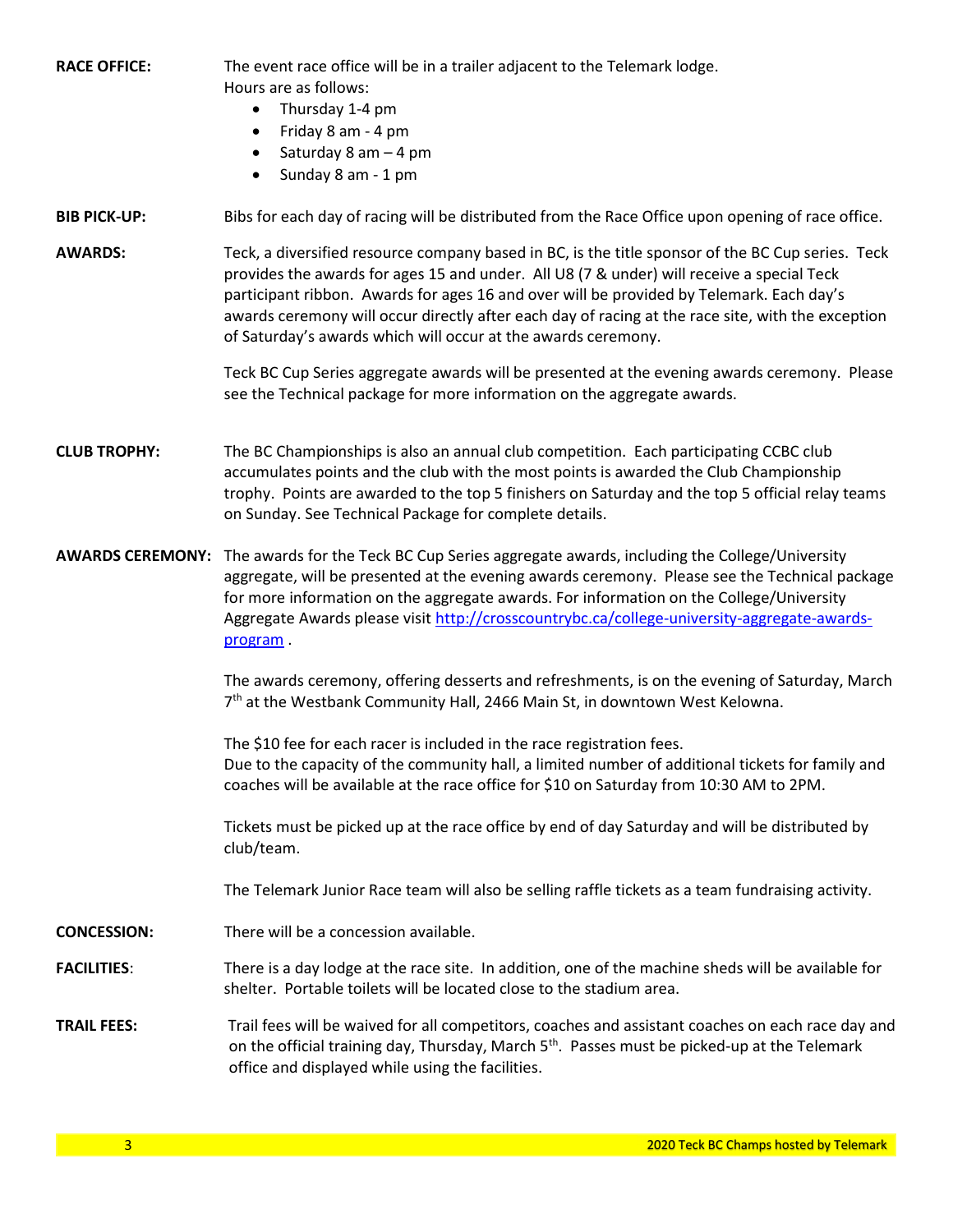| <b>WAX FACILITIES:</b>               | Outdoor electrical outlets are available on the roadway leading from the parking lot to the<br>stadium. Waxing is not permitted in the day lodge. Additional power will be made available<br>from the 'old' groomer shed, located nearest to the Telemark chalet, however, it is on a first<br>come, first 'plugged-in' basis. Teams are encouraged to bring portable generators and tents.                                                                                                                                                                                                                                                                                                                                                                                                                                                                                                              |  |  |  |  |  |
|--------------------------------------|----------------------------------------------------------------------------------------------------------------------------------------------------------------------------------------------------------------------------------------------------------------------------------------------------------------------------------------------------------------------------------------------------------------------------------------------------------------------------------------------------------------------------------------------------------------------------------------------------------------------------------------------------------------------------------------------------------------------------------------------------------------------------------------------------------------------------------------------------------------------------------------------------------|--|--|--|--|--|
| <b>WAX TESTING:</b>                  | NO WAX TESTING ALLOWED on the course. No exceptions. A wax testing area will be<br>designated.                                                                                                                                                                                                                                                                                                                                                                                                                                                                                                                                                                                                                                                                                                                                                                                                           |  |  |  |  |  |
| <b>GLIDE WAX</b><br><b>PROTOCOL:</b> | Cross Country BC respectfully requests all coaches, wax technicians and parents abide by a<br>self-governed protocol while waxing skis for athletes racing in ALL age categories at all BC Cup<br>races (and includes the BC Championships). This protocol also applies to coaches, athletes,<br>wax technicians and parents traveling to BC from out-of-province or out-of-country.<br>The Low Flouro Glide Waxing Protocol is as follows:<br>Structure tools ARE permitted.<br>Non-Fluoro (NF) or Low Fluoro (LF) glide waxes ARE permitted.<br>Medium Fluoro (MF) or High Fluoro (HF) glide waxes are NOT permitted.<br>Pure Fluoro glide waxes (powders, pucks, blocks and liquid) are NOT permitted.<br>Cold weather powder additives and hardeners are NOT permitted.<br>The adherence to this protocol is self-governed and is the responsibility of the coaches,<br>parents and wax technicians. |  |  |  |  |  |
| <b>WEATHER:</b>                      | For trail and snow conditions or visit http://telemarknordic.com/current-trail-conditions/                                                                                                                                                                                                                                                                                                                                                                                                                                                                                                                                                                                                                                                                                                                                                                                                               |  |  |  |  |  |

CANCELLATION: A decision to cancel or move this race to a different venue, within the Okanagan Valley, will be made in consultation with the organizing committee, the Technical Delegate and Cross Country BC. Race fees are not refundable.



ACCOMMODATION: The Cove Lakeside Resort is the preferred accommodation of the Telemark Nordic Club. Contact the Cove directly at 250-707-1800 or Toll free: 1-877-762-7683.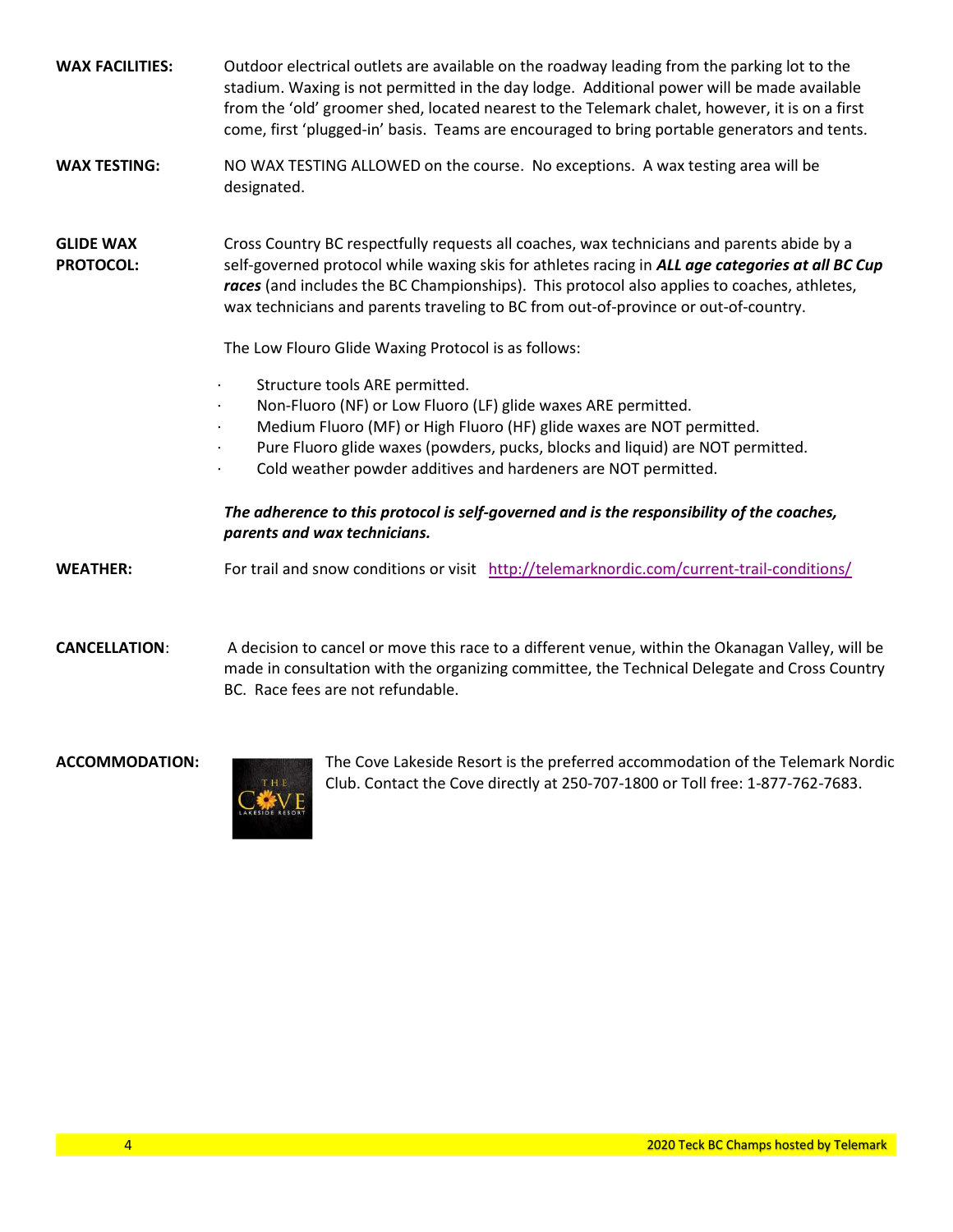## RACE DISTANCES AND FEES:

| <b>CATEGORY</b>            | YEAR OF BIRTH          | Fri, March 6th Start: 11AM<br><b>Mass Start Free Technique</b><br>Distance:<br>Fee: |         | Sat, March 7th Start: 10AM<br><b>Interval Start Classic Technique</b><br>Distance: | Fee:    | Sun, March 8th Start: 10AM<br>Relay (3 leg) Free Technique<br>\$10 per person (\$30/team) |
|----------------------------|------------------------|-------------------------------------------------------------------------------------|---------|------------------------------------------------------------------------------------|---------|-------------------------------------------------------------------------------------------|
| U8 Boys                    |                        |                                                                                     |         |                                                                                    |         |                                                                                           |
| $UBB-1$                    | 2014                   |                                                                                     |         |                                                                                    |         |                                                                                           |
| <b>U8B-2</b>               | 2013                   | 1.0 km                                                                              | \$10.00 | 1.0 km                                                                             | \$10.00 |                                                                                           |
| <b>U8B-3</b>               | 2012                   |                                                                                     |         |                                                                                    |         |                                                                                           |
| U8 Girls                   |                        |                                                                                     |         |                                                                                    |         |                                                                                           |
| U8G-1                      | 2014                   | 1.0 km                                                                              | \$10.00 | 1.0 km                                                                             | \$10.00 |                                                                                           |
| <b>U8G-2</b>               | 2013                   |                                                                                     |         |                                                                                    |         | U10 RELAY<br>(Age 9 & under)                                                              |
| U8G-3                      | 2012                   |                                                                                     |         |                                                                                    |         | 3 x 1.0 km                                                                                |
| U10 Boys                   |                        |                                                                                     |         |                                                                                    |         |                                                                                           |
| U10B-1                     | 2011                   | 1.5 km                                                                              | \$10.00 | 1.5 km                                                                             | \$10.00 |                                                                                           |
| U10B-2                     | 2010                   |                                                                                     |         |                                                                                    |         |                                                                                           |
| U10 Girls                  |                        |                                                                                     |         |                                                                                    |         |                                                                                           |
| U10G-1                     | 2011                   | 1.5 km                                                                              | \$10.00 | 1.5 km                                                                             | \$10.00 |                                                                                           |
| U10G-2                     | 2010                   |                                                                                     |         |                                                                                    |         |                                                                                           |
| U12 Boys                   |                        |                                                                                     |         |                                                                                    |         |                                                                                           |
| U12B-1                     | 2009                   | 2.5 km                                                                              | \$15.00 | 2.5 km                                                                             | \$15.00 |                                                                                           |
| $U12B-2$                   | 2008                   |                                                                                     |         |                                                                                    |         |                                                                                           |
| U12 Girls                  |                        |                                                                                     |         |                                                                                    |         |                                                                                           |
| U12G-1                     | 2009                   | 2.5 km                                                                              | \$15.00 | 2.5 km                                                                             | \$15.00 | U14 RELAY                                                                                 |
| U12G-2                     | 2008                   |                                                                                     |         |                                                                                    |         | (Ages 10 - 13)                                                                            |
| U14 Boys                   |                        |                                                                                     |         | 5.0 km                                                                             |         | 3 x 2.5 km                                                                                |
| U14B-1                     | 2007                   | 3.75 km                                                                             | \$15.00 | (2 x 2.5 km)                                                                       | \$15.00 |                                                                                           |
| U14B-1                     | 2006                   |                                                                                     |         |                                                                                    |         |                                                                                           |
| U14 Girls                  |                        |                                                                                     |         | 5.0 km                                                                             |         |                                                                                           |
| U14G-1<br>U14G-2           | 2007<br>2006           | 3.75 km                                                                             | \$15.00 | $(2 \times 2.5 \text{ km})$                                                        | \$15.00 |                                                                                           |
| U16 Boys                   |                        |                                                                                     |         |                                                                                    |         |                                                                                           |
| U16B-1                     | 2005                   | 10 km                                                                               | \$20.00 | 7.5 km                                                                             | \$20.00 |                                                                                           |
| U16B-2                     | 2004                   | (3 x 3.3 km)                                                                        |         | $(2 \times 3.75 \text{ km})$                                                       |         |                                                                                           |
| U16 Girls                  |                        |                                                                                     |         |                                                                                    |         |                                                                                           |
| U16G-1                     | 2005                   | 7.5 km                                                                              | \$20.00 | 5.0 km                                                                             | \$20.00 |                                                                                           |
| U16G-2                     | 2004                   | $(2 \times 3.75 \text{ km})$                                                        |         | $(2 \times 2.5 \text{ km})$                                                        |         |                                                                                           |
| U18 Boys                   |                        |                                                                                     |         |                                                                                    |         |                                                                                           |
| U18B-1                     | 2003                   | 10 km                                                                               | \$20.00 | 7.5 km                                                                             | \$20.00 |                                                                                           |
| U18B-2                     | 2002                   | $(3 \times 3.3 \text{ km})$                                                         |         | $(2 \times 3.75 \text{ km})$                                                       |         | U20 RELAY                                                                                 |
| U18 Girls                  |                        |                                                                                     |         |                                                                                    |         | (Ages 14-19)                                                                              |
| U18G-1                     | 2003                   | 7.5 km                                                                              | \$20.00 | 10 km                                                                              | \$20.00 | 3 x 3.3 km                                                                                |
| U18G-2                     | 2002                   | $(2 \times 3.75 \text{ km})$                                                        |         | $(2 \times 5.0 \text{ km})$                                                        |         |                                                                                           |
| U20 Men                    |                        |                                                                                     |         |                                                                                    |         |                                                                                           |
| U20M-1                     | 2001                   | 10 km<br>(3 x 3.3 km)                                                               | \$20.00 | 10 km<br>(2 x 5.0 km)                                                              | \$20.00 |                                                                                           |
| U20M-2                     | 2000                   |                                                                                     |         |                                                                                    |         |                                                                                           |
| U20 Women                  |                        | 7.5 km                                                                              |         | 10 km                                                                              |         |                                                                                           |
| U20W-1                     | 2001                   | $(2 \times 3.75 \text{ km})$                                                        | \$20.00 | $(2 \times 5.0 \text{ km})$                                                        | \$20.00 |                                                                                           |
| U20W-2                     | 2000                   |                                                                                     |         |                                                                                    |         |                                                                                           |
| Open Men                   |                        | 10 km                                                                               |         | 10 km                                                                              |         |                                                                                           |
| U 23                       | 1997-1999              | $(3 \times 3.3 \text{ km})$                                                         | \$25.00 | $(2 \times 5.0 \text{ km})$                                                        | \$25.00 |                                                                                           |
| Senior                     | 1996-1990              |                                                                                     |         |                                                                                    |         |                                                                                           |
| Open Women                 |                        | 7.5 km                                                                              |         | 10 km                                                                              |         |                                                                                           |
| U23<br>Senior              | 1997-1999<br>1996-1990 | $(2 \times 3.75 \text{ km})$                                                        | \$25.00 | $(2 \times 5.0 \text{ km})$                                                        | \$25.00 | <b>OPEN RELAY</b>                                                                         |
|                            |                        |                                                                                     |         |                                                                                    |         | (OPEN & MASTERS)                                                                          |
| Master Men<br>(10 year age | 1989 & earlier         | 10 km                                                                               | \$30.00 | 10 km                                                                              | \$30.00 | 3 x 3.3 km                                                                                |
| categories)                |                        | $(3 \times 3.3 \text{ km})$                                                         |         | $(2 \times 5.0 \text{ km})$                                                        |         |                                                                                           |
| Master Women               | 1989 & earlier         |                                                                                     |         |                                                                                    |         |                                                                                           |
| (10 year age               |                        | 7.5 km                                                                              | \$30.00 | 10 km                                                                              | \$30.00 |                                                                                           |
| categories)                |                        | $(2 \times 3.75 \text{ km})$                                                        |         | $(2 \times 5.0 \text{ km})$                                                        |         |                                                                                           |
| ParaNordic Sit Ski         |                        |                                                                                     |         |                                                                                    |         |                                                                                           |
| Men                        |                        | TBD                                                                                 | \$25.00 | TBD                                                                                | \$25.00 |                                                                                           |
| ParaNordic Sit Ski         |                        |                                                                                     |         |                                                                                    |         |                                                                                           |
| Women                      |                        | <b>TBD</b>                                                                          | \$25.00 | TBD                                                                                | \$25.00 | PN RELAY                                                                                  |
| ParaNordic Standing        |                        |                                                                                     |         |                                                                                    | \$25.00 | (SIT & STANDING)                                                                          |
| Men                        |                        | TBD                                                                                 | \$25.00 | TBD                                                                                |         |                                                                                           |
| ParaNordic Standing        |                        |                                                                                     |         |                                                                                    |         |                                                                                           |
| Women                      |                        | TBD                                                                                 | \$25.00 | TBD                                                                                | \$25.00 |                                                                                           |